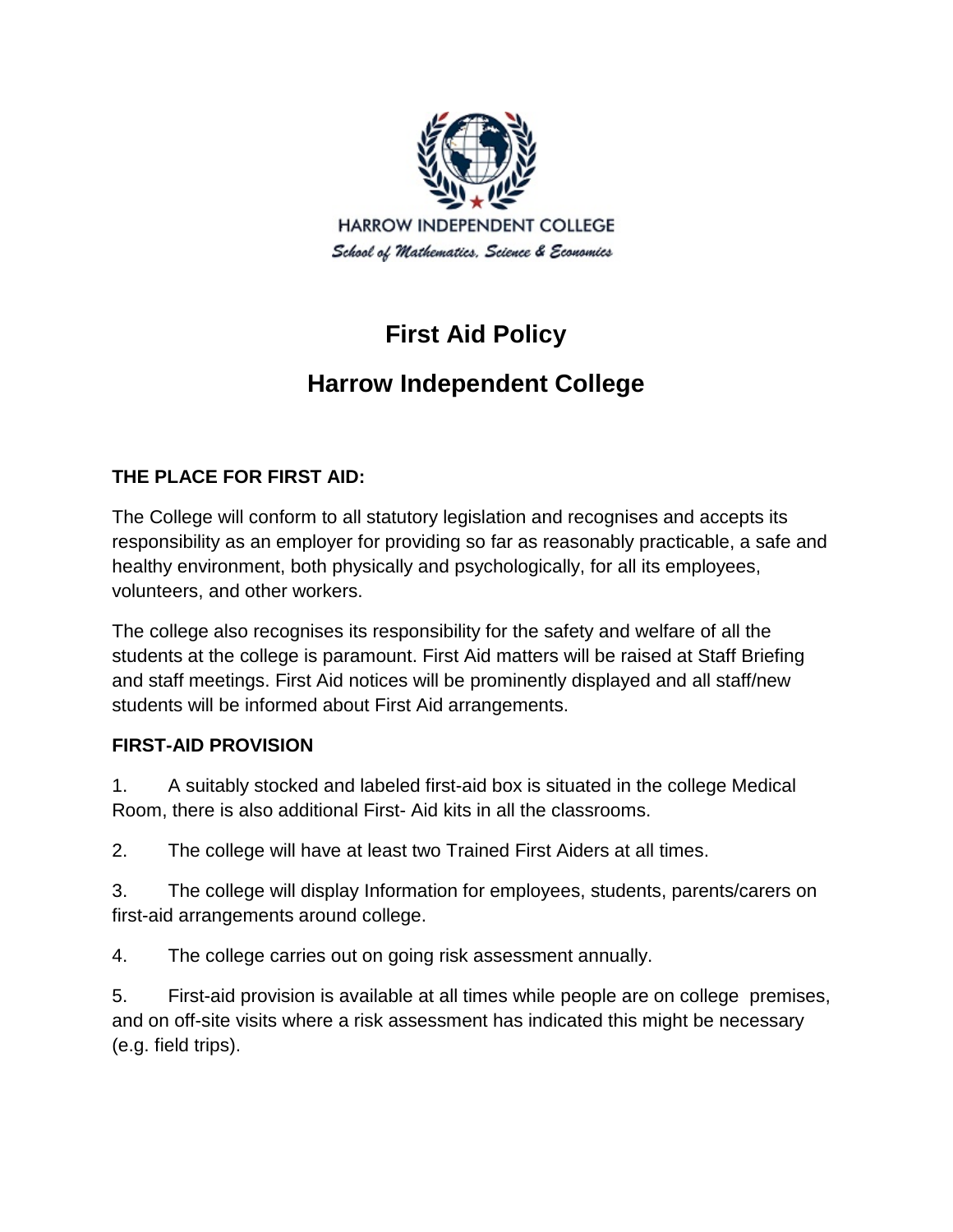### **RESPONSIBILITIES**:

Health and Safety legislation places duties on employers for the health and safety of their employees and anyone else on the premises.

The College is responsible for having a health and safety policy. This does include arrangements for first aid, based on a risk assessment of the college, and covers

- Numbers of first-aiders/ appointed persons;
- Numbers and locations of first-aid Kits;
- Arrangements for off-site activities/ trips/work experience.

HIC will provide 2 qualified First Aiders (1 Male and other Female) who have received training approved by the HSE and updated every 3 years. One First Aider will be onsite whenever the college is open (including parents' evenings and other out of hour's events) and one will normally accompany off site visits.

HIC will maintain an individual health care plan for students with specific medical needs. Anaphylaxis, diabetes, epilepsy etc. and ensure that explicit permission is given for the administration of any medications in writing.

Parents have the prime responsibility for their child's health and should provide the college with information about their child's medical conditions.

Teachers' conditions of employment do not include giving first aid, although any member of staff may volunteer to undertake these tasks. Teachers and other staff in charge of students are expected to use their best endeavours at all times, particularly in emergencies, to secure the welfare of the students at the college in the same way that parents might be expected to act towards their children. In general, the consequences of taking no action are likely to be more serious than those of trying to assist in an emergency.

Adequate and appropriate training and guidance is given to staff who volunteer to be first alders/ appointed persons. There will be enough trained staff to meet the statutory requirements and assessed needs. First aiders must complete a training course approved by the Health and Safety Executive (HSE) and ensure they receive refresher training every 3 years.

Duties of a first-aider/appointed person are to:

• Give immediate help to casualties with common injuries or illnesses and those arising from specific hazards at the college.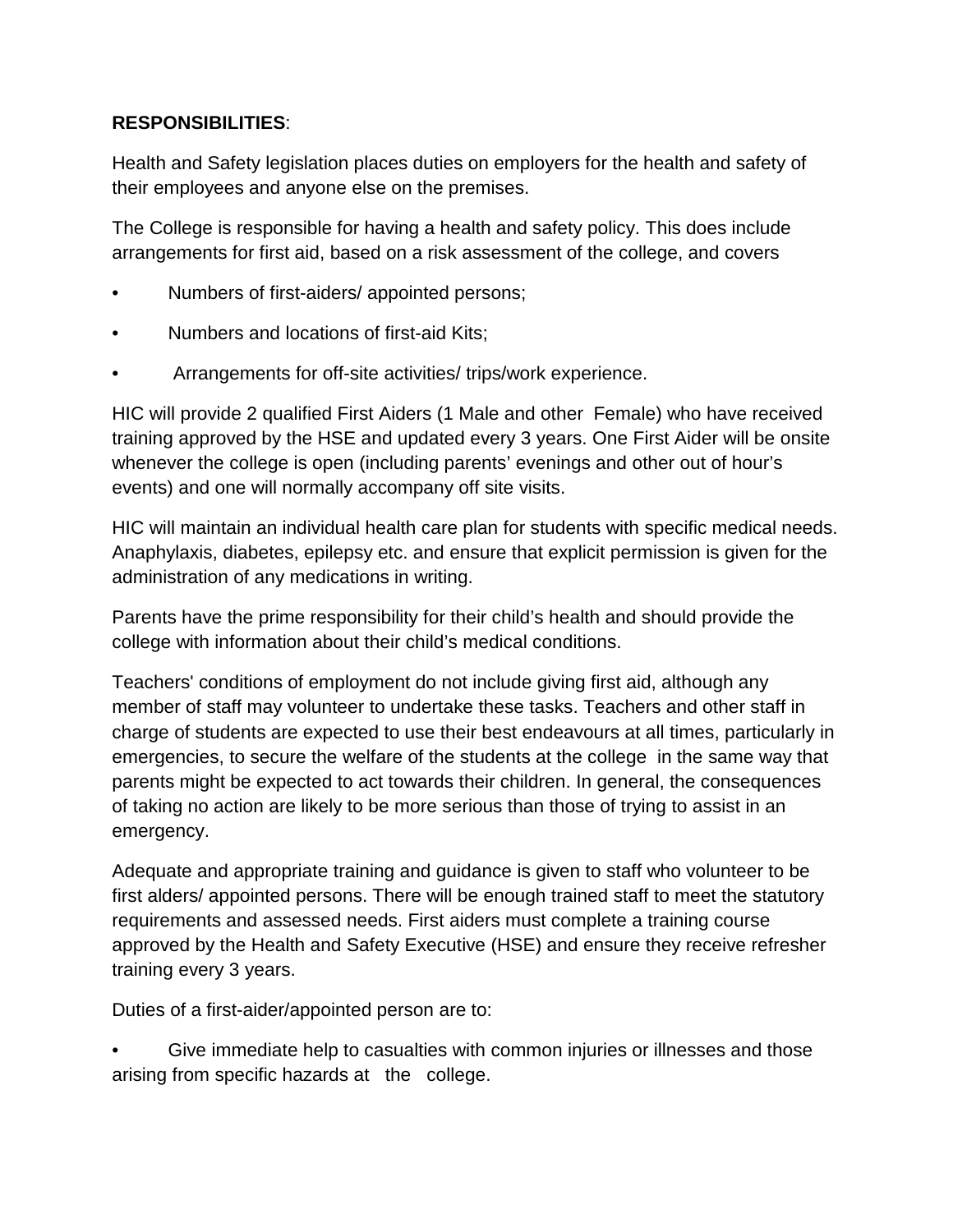• When necessary, ensure that an ambulance or other professional medical help is called.

• Enter details of injuries and treatment outcome in the appropriate record, usually the Accident file by filling appropriate forms.

- Take charge when someone is injured or becomes ill.
- Look after the first-aid equipment e.g. restocking the first-aid kits.

# **PROCEDURE IN CASE OF ACCIDENT, INJURY, DEFECTS OR HAZARDS:**

In case of an accident at the college, the following procedures should be followed:

- The injured party should be seen by a qualified First Aider/Appointed Person
- If the injuries cannot be treated at the college, arrangements should be made for transportation to hospital. An Ambulance must be called.
- All injuries need to be recorded in the college Accident file by a qualified First Aider.

If the accident is as a result of an incident on site, all parties involved and all witnesses need to file an incident report.

• Parents/ Carers will be notified.

# **HYGIENE/ INFECTION CONTROL:**

All staff should take precautions to avoid infection and must follow basic hygiene procedures. Staff will have access to single-use disposable gloves and hand washing facilities, and should take care when dealing with blood or other body fluids and disposing of dressings or equipment. All bodily fluids on the floor will be cleaned up using an absorbent powder, then swept up with a designated dust pan and brush and placed in a secured plastic bag and disposed of in the outside bin. Bodily fluid spillages on hard surfaces will be cleaned up with paper towels and disposed of in a sealed plastic bag in the outside bin, the area will be cleaned with a sanitizer.

# **RECORD KEEPING**

College keeps a record of any first aid treatment given by first aiders/appointed persons within the Accident file. This includes: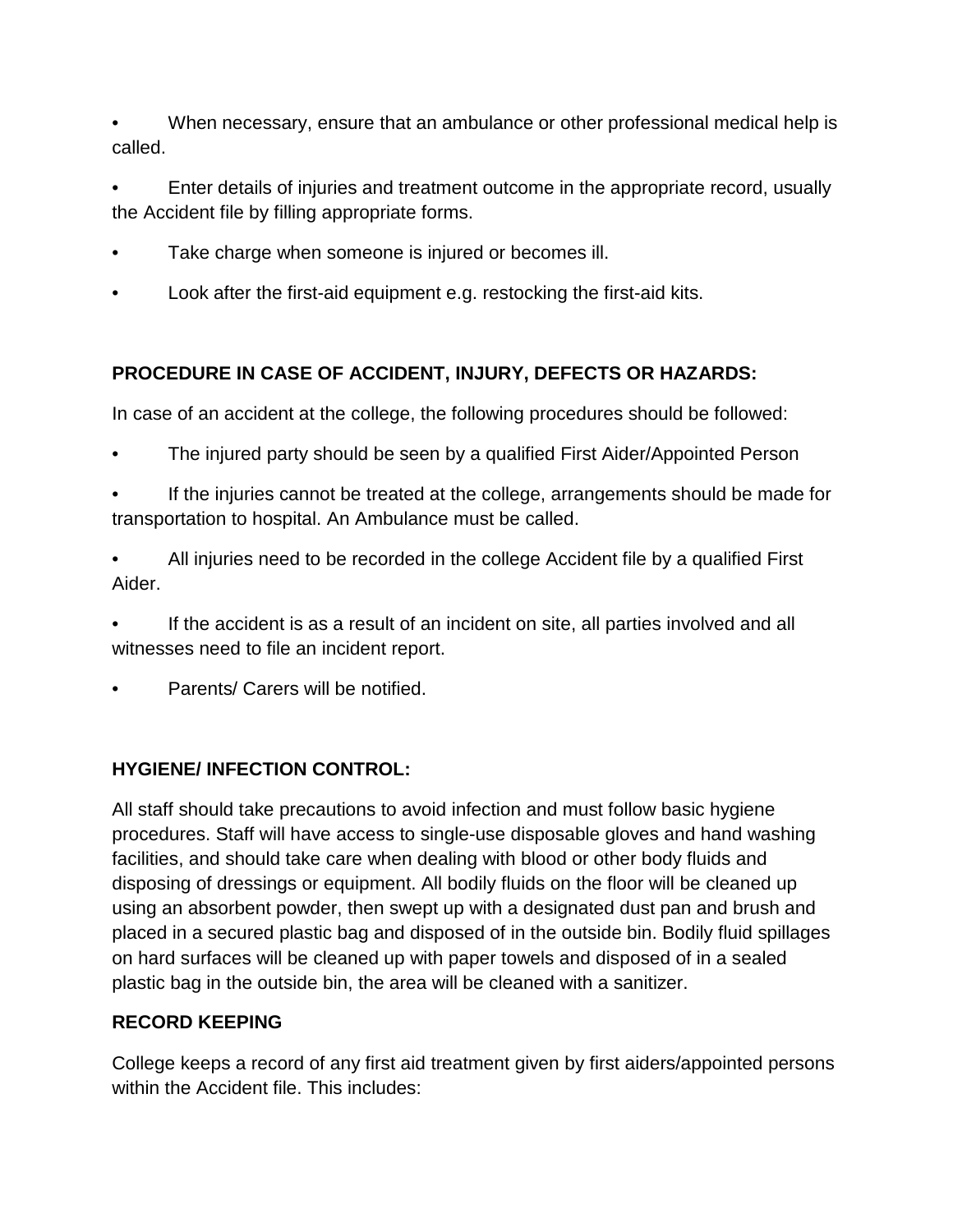- The date, time and place of incident;
- The name (and class) of the injured or ill person;
- Details of the injury/ illness and what first aid was given;

• What happened to the person immediately afterwards (for example went home, resumed normal duties, went back to class, went to hospital);

• Name and signature of the first aider or person dealing with the incident.

All employees are reminded that they are responsible for reporting any defects in the equipment or damage to their classrooms to the Principal. Any damage to the building that could be dangerous should also be reported to the Principal immediately.

#### **SPECIAL ARRANGEMENTS:**

In some cases children with medical needs may be more at risk than other children. Staff may need to take additional steps to safeguard the health and safety of such children. In a few cases individual procedures may be needed and these will be detailed in an individual Risk Assessment. The Principal is responsible for making sure that all relevant staff know about and if necessary are trained to provide any additional support these children may require.

### **EMERGENCY SITUATIONS:**

First Aiders must be trained to recognise and respond appropriately to the emergency needs of children with chronic medical conditions the most common ones asthma, diabetes, epilepsy and severe allergic reaction.

Children with asthma need to have immediate access to their reliever inhalers when they need them. Spare inhalers must be provided by parents and kept in an unlocked cabinet by college staff.

Children with epilepsy-concerns about safety should be discussed with the child and parents as part of the health care plan. Children with diabetes should be able to manage their own medication. This should be discussed with child and parent as part of the health care plan.

Anaphylaxis– parents and child should discuss allergies as part of the health care plan.

### **CHILD PROTECTION:**

If any concerns are raised that have safeguarding implications (e.g. unexplained marks or scars), whilst a person is being treated for first aid, the First Aider must inform the designated safeguarding lead (DSL) who will then take a appropriate action.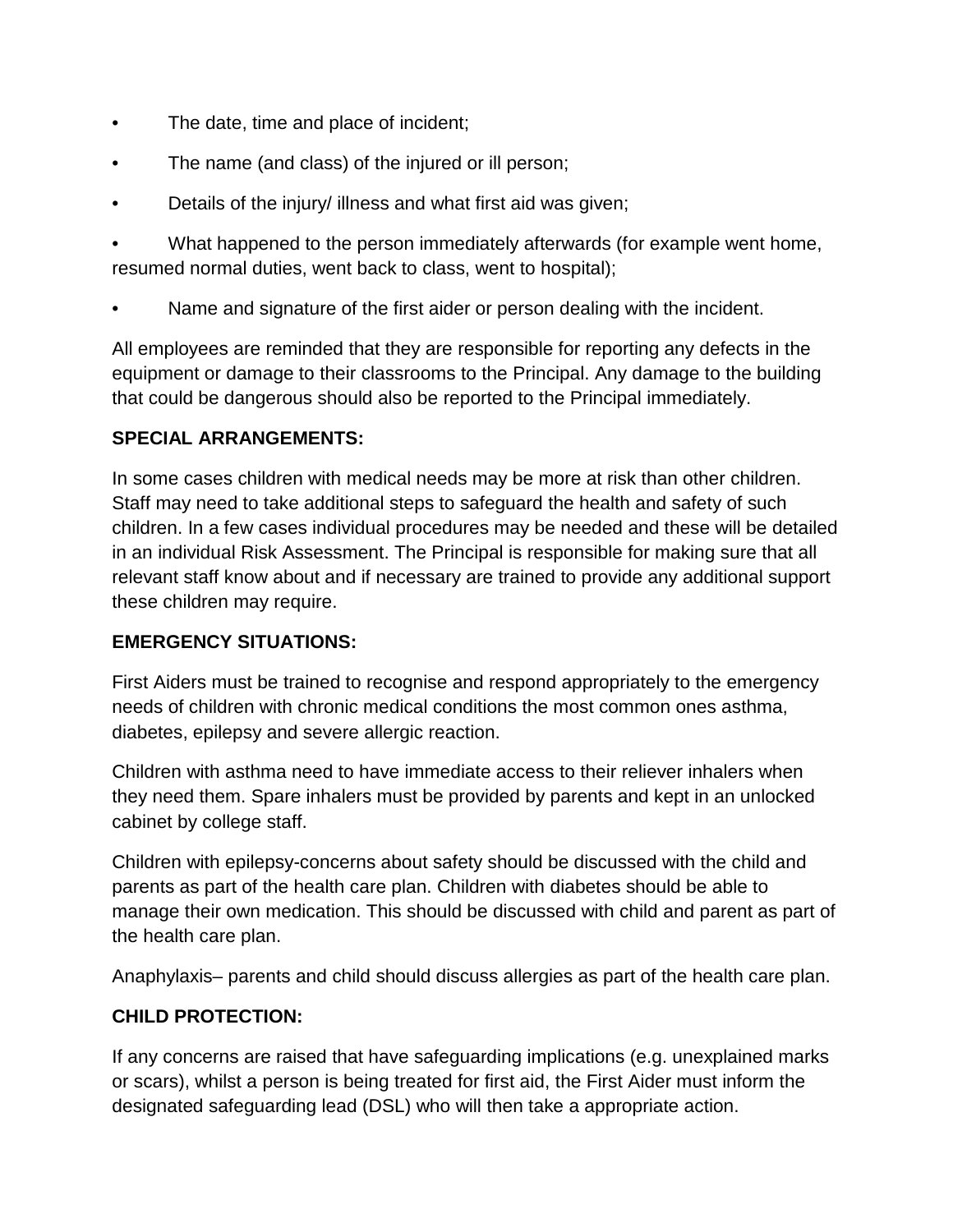### **PHYSICAL CONTACT WITH STUDENTS:**

The treatment of children for minor injuries, illness or medical conditions may involve members of staff in physical contact with children.

Any treatment should:

- 1. Not involve more contact than necessary
- 2. Be undertaken by staff who have volunteered to be designated to the task
- 3. Be carried out wherever possible, in front of other children or adults
- 4. Be recorded in the Accident file
- 5. All Parents will be informed if their child has received any treatment at college

### **FIRST-AID MATERIALS, EQUIPMENT AND FACILITIES:**

First-aid equipment must be clearly labelled, easily accessible and up to date. Students' individual medical kits must be clearly marked on the outside and contain their health care plan plus up to date medicines provided by the parents.

### **CONTENTS OF THE FIRST AID KITS:**

All first aid kits must contain the correct contents to provide first aid to our students and staff when required.

A First- aider/Appointed Person is responsible for examining the contents of first- aid kits. They are checked regularly and restocked as soon as possible after use. Items are discarded safely after the expiry date has passed.

#### **TRAVELLING FIRST AID CONTAINERS:**

Before undertaking any off-site activities, the responsible person must assess what level of first-aid provision is needed. A portable first-aid kit is maintained in a good condition and readily available for use.

### **ACCIDENTS**

All accidents that occur on college premises must be reported to the Principal and recorded in the Accident file. All witnesses should also complete Incident Reports, if required.